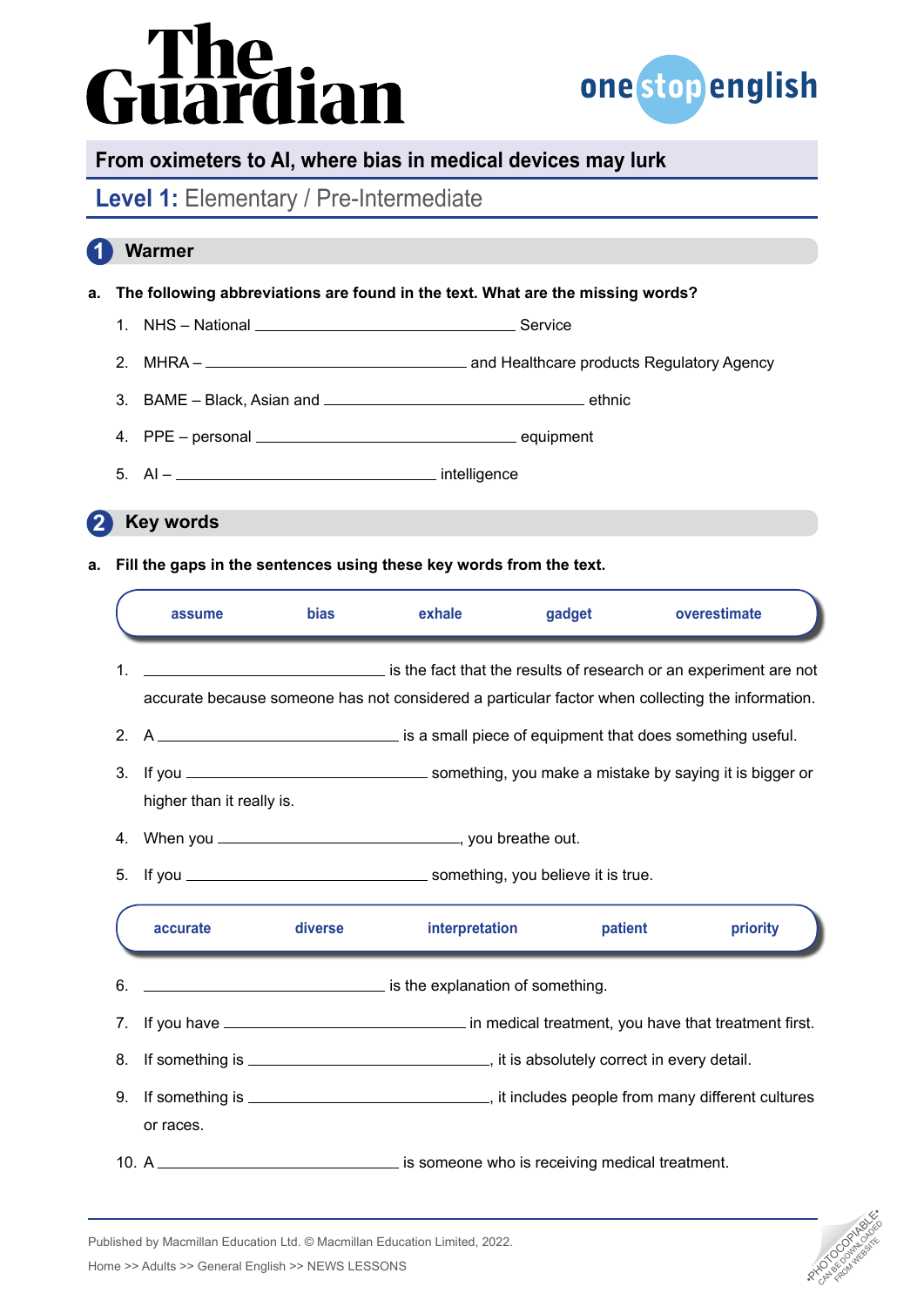## uardian



## **From oximeters to AI, where bias in medical devices may lurk**

## Level 1: Elementary / Pre-Intermediate

### **[Nicola Davis](https://www.theguardian.com/profile/nicola-davis)**

### **21 November, 2021**

- Racism and gender bias in medical devices 1 could lead to problems for women and people of colour. The UK Health Secretary Sajid Javid has announced a review of these devices and said: "It is easy to look at a machine and think that everyone's getting the same experience. But people create these technologies so there can be bias."
- These are some of the healthcare gadgets that 2 people are worried might have racial bias.

### **Oximeters**

- Oximeters measure the amount of oxygen in a 3 person's blood. We use them to decide which Covid patients may need hospital care – because some people can have dangerously low levels of oxygen without realizing.
- 4 People are worried that the devices work [less well for patients with darker skin](https://www.bbc.co.uk/news/health-58032842). NHS England and the MHRA say pulse oximeters can [overestimate the amount of oxygen in the](https://www.independent.co.uk/news/health/nhs-blood-oxygen-oximeter-black-asian-b1894424.html)  [blood](https://www.independent.co.uk/news/health/nhs-blood-oxygen-oximeter-black-asian-b1894424.html). Experts believe that this [could be one of](https://www.independent.co.uk/news/health/covid-oximeters-death-bame-b1823060.html)  [the reasons](https://www.independent.co.uk/news/health/covid-oximeters-death-bame-b1823060.html) why death rates are higher among minority ethnic people.

### **PPE**

- Masks help keep healthcare workers safe from 5 Covid because they protect against particles that others exhale. But masks must fit properly and they do not fit as well on people from some ethnic backgrounds.
- 6 Only respirators that fit give protection. Masks often do not fit well in female and in BAME healthcare workers.

### **Spirometers**

- 7 Spirometers measure lung capacity but experts are worried that there are racial biases in the interpretation of data from these gadgets.
- 8 People assume BAME people have lower lung capacity than white people. This can lead to the use of "correction" factors in the interpretation of spirometer data – a situation that can affect the order in which we treat patients, with white people having priority.

### **Artificial intelligence systems**

- 9 Healthcare professionals are using AI more and more to diagnose conditions. But bias in the data that we use to develop AI systems means they may be less accurate for people of colour.
- Javid agrees this is a problem. He said we 10need to make sure datasets that we use in developing AI systems are "diverse and inclusive". "If we only train our AI using mostly data from white patients, it cannot help our population as a whole. We need to make sure the data that we collect is representative of our nation," he said.

© Guardian News and Media 2021 First published in *The Guardian*, 21/11/2021



Published by Macmillan Education Ltd. © Macmillan Education Limited, 2022.

Home >> Adults >> General English >> NEWS LESSONS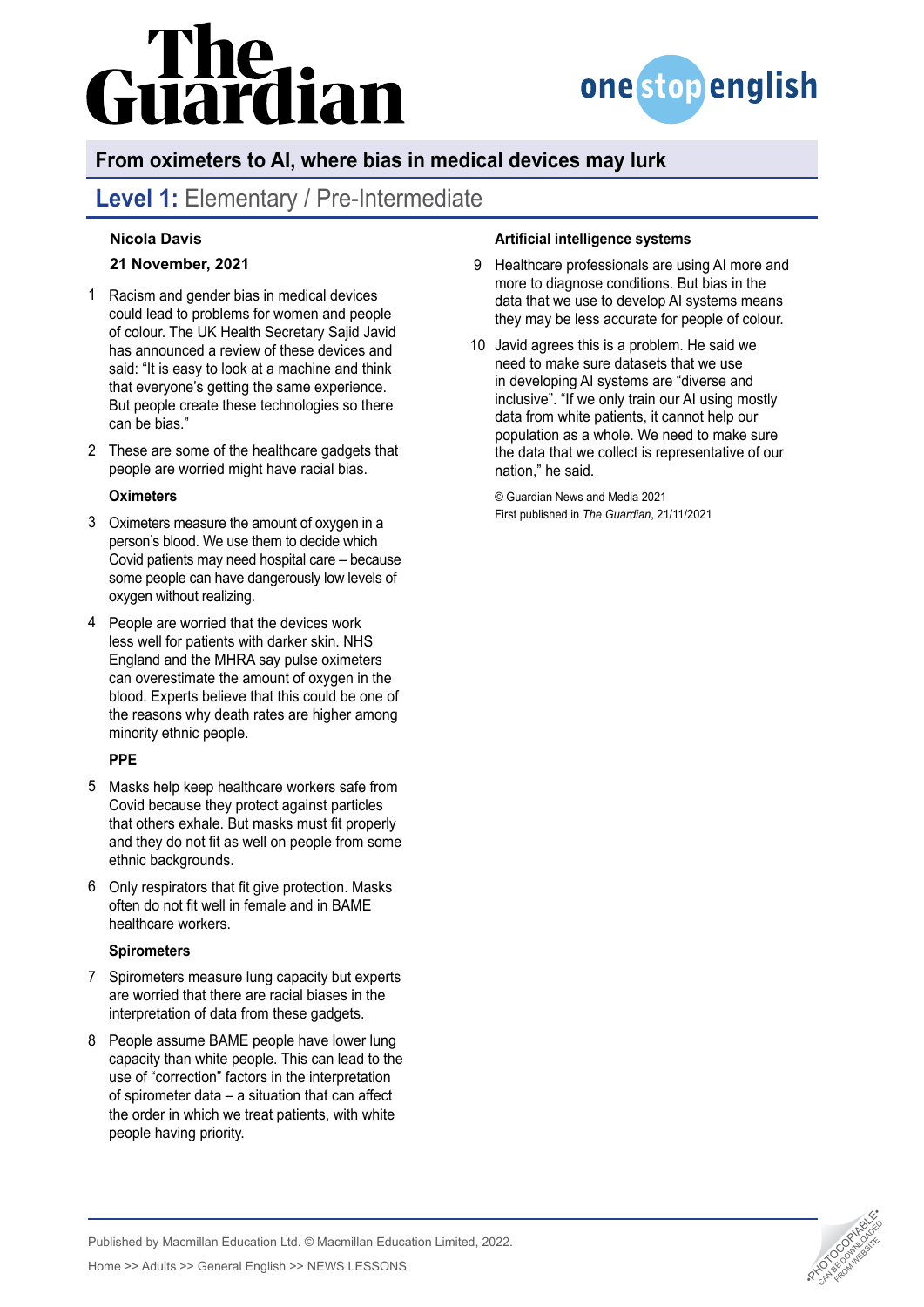# **Guardian**



## **From oximeters to AI, where bias in medical devices may lurk**

## Level 1: Elementary / Pre-Intermediate

### **3 Comprehension check**

### **a. Answer the questions using information from the article.**

- 1. What could lead to problems for women and people of colour?
- 2. What do oximeters do?
- 3. Why are people worried about oximeters?
- 4. How do masks help to keep healthcare workers safe from Covid?
- 5. What is the problem with masks?
- 6. What do spirometers measure?
- 7. What do some people assume about BAME people?
- 8. What are healthcare professionals using AI for?
- 9. Why could they be less accurate for people of colour?
- 10. What does Mr Javid want to be "diverse and inclusive"?

#### **4 Key language**

- **a. Match the words in the left-hand column with the words in the right-hand column to make phrases from the text.**
	- 1. death a. care
	- 2. medical b. capacity
	- 3. artificial c. professionals
	- 4. lung d. rate
	- 5. hospital e. devices
	- 6. healthcare f. intelligence

#### **5 Discussion**

### **a. Answer this question.**

• Should healthcare be free of charge? Why? Why not?



Published by Macmillan Education Ltd. © Macmillan Education Limited, 2022.

Home >> Adults >> General English >> NEWS LESSONS